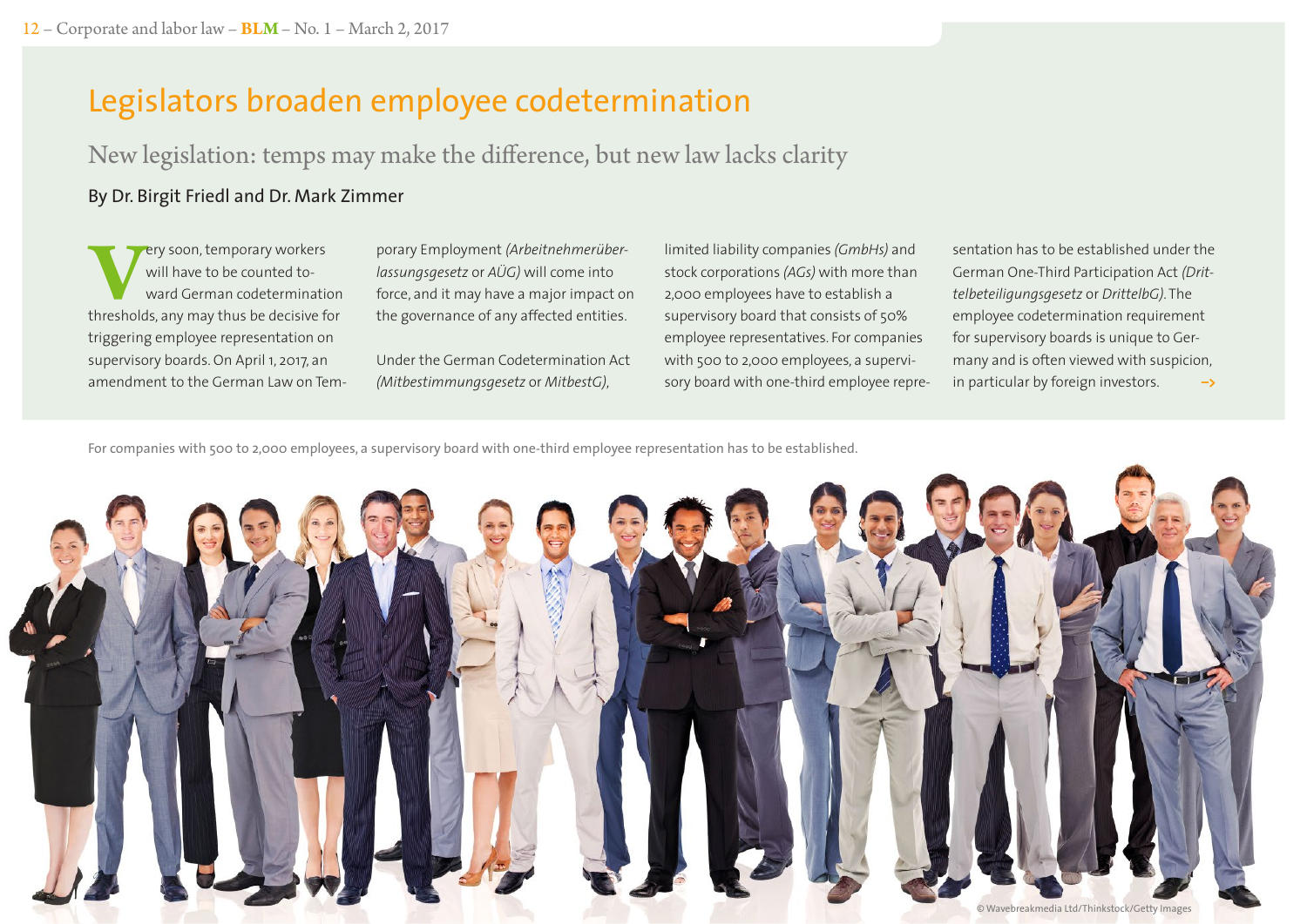In the newly amended AÜG, Section 14, paragraph 2 stipulates that temporary workers shall count toward the threshold numbers at the company they are sent to; but if application of the *MitbestG* or the *DrittelbG* is in question, this shall only be the case if the temporary worker's period of service exceeds six months. The legislative materials suggest the amendment was designed to deal with the growing importance of temporary workers for the German job market and the economy as a whole. The particular clauses were said to implement the precedents set by the German Federal Labor Court *(Bundesarbeitsgericht* or *BAG)*. Also, the amendment would aim to end the dispute among scholars regarding the treatment of temporary workers with respect to codetermination laws.

#### **Practical implications**

Taking temporary workers into account when determining employee thresholds could significantly increase the number of companies subject to employee codetermination on their supervisory boards. For the governance structure of a company and its eligible German group of companies who (together!) have, e.g., 1,800 employees and 500 temps, it makes a huge difference if the threshold number of 2,000 is exceeded and the company

has to allow 50% of employees on the supervisory board, rather than only onethird or none at all.

However, what looks like a simple, straightforward calculation exercise at first glance does raise a whole host of questions requiring further clarification.

#### **Issues involved**

First and foremost, the treatment of temps under the new law has to be reasonably aligned with the other requirements under the respective codetermination laws. Almost all codetermination law provisions refer to a certain number of employees to be exceeded "generally, as a general rule" or "normally" rather than at a particular point in time. The number of workers at a company must therefore be monitored during a certain reference period of between 16 and 24 months on the basis of the company's personnel planning. Management decisions on expansion (or reduction) of the business, the opening of new or the closure of existing plants, acquisitions or disposals, and the like are taken into account should they have reached a level of certainty. A short-term seasonal increase in the workforce is considered irrelevant except in cases where the increase occurs repeatedly and follows the same model or pattern. The requirement to examine a certain sustained period (rather than a certain point of time) is an attempt to keep the codetermination structure stable for a certain period of time, especially in view of the time and effort required for implementing a new codetermination structure. While scholars generally assert that the requirement to monitor staff numbers over a certain period of time was not meant to be set aside by the law's amendment, the question arises how this requirement can be aligned with the often short-term nature of temporary employment.

## **>>**

**Taking temporary workers into account when determining employee thresholds could significantly increase the number of companies subject to employee codetermination on their supervisory boards.** 

## **<<**

In addition, the amendment requires that the period of the temp's service must exceed six months to count toward the

threshold. In this regard, the amendment does not specify whether the length of service of a particular individual temp is decisive or whether the workplace as such must be staffed by any temp in excess of six months. Further, it is unclear if the required period of service can also consist of several shorter assignments of, for example, four months and five months with an interruption of one month over a 12-month period.

#### **Precedents and legislative materials**

The question about the applicable codetermination structure is decided on the basis of status proceedings pursuant to Sections 98 et seq. of the German Stock Corporation Act (Aktiengesetz or AktG). The civil courts record *(Ordentliche Gerichte)*, which oversee rulings on status proceedings, have in the past not taken temporary workers into account for determining the applicable codetermination structure at the hiring company. In particular, the Higher District Court *(Oberlandesgericht)* of Hamburg in 2014 and the Higher District Court of Saarbrücken as recently as 2016 ruled against taking temporary workers into account. A ruling by the German Federal Court of Justice *(Bundesgerichtshof* or *BGH)* on the issue has not been made.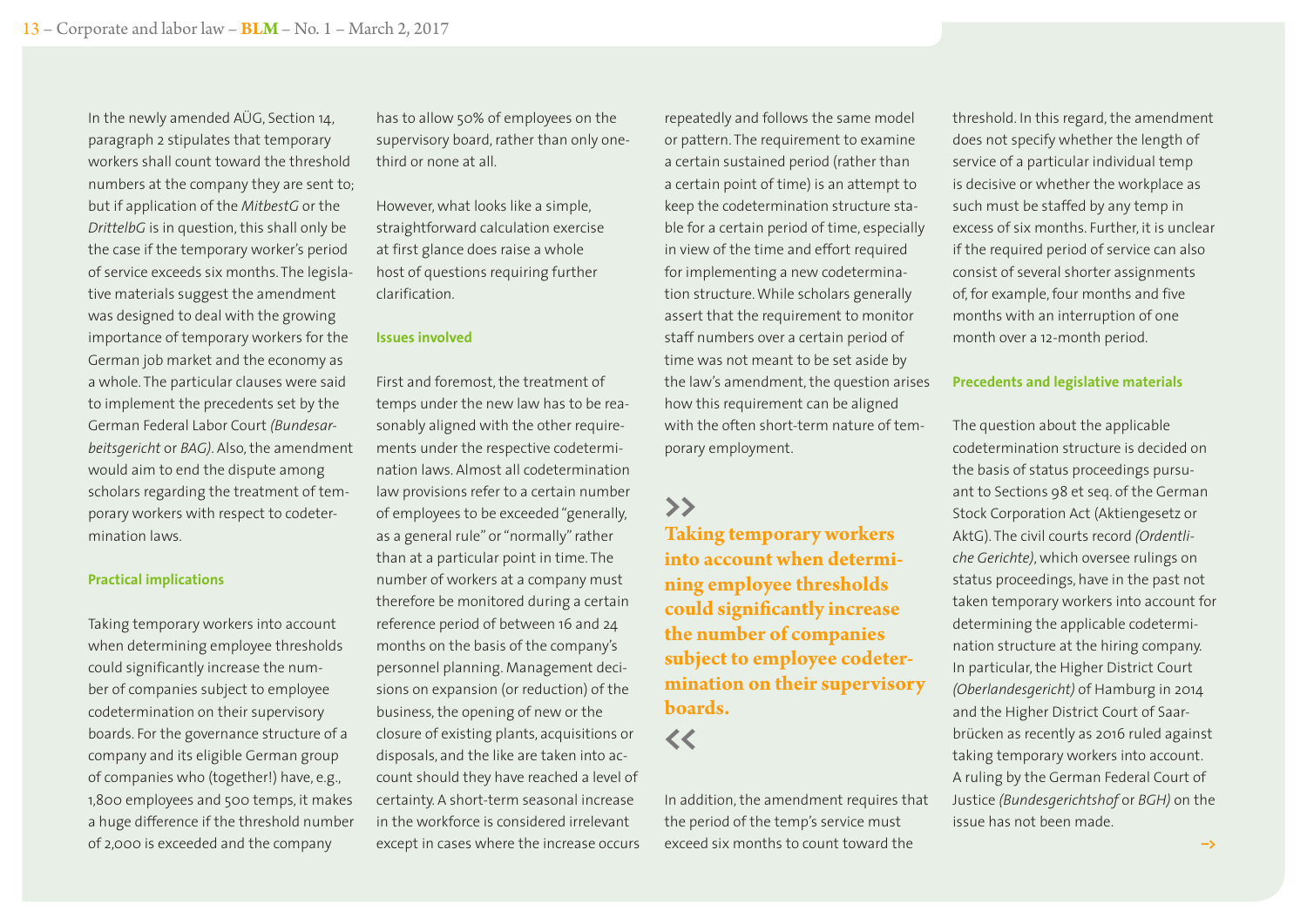On the other hand, labor courts have jurisdiction over matters concerning the voting procedures connection with codetermination laws. On appeal, *BAG* had held in 2015 that temps need to be taken into account for determining whether employee representatives to the supervisory board are elected directly by the entire workforce or indirectly by delegates. While *BAG* conceded that the relevance of temps could not be decided in general terms but only in reference to the purpose of each threshold, it argued with regard to an election by delegates that a worker's integration into the enterprise was the relevant criterion rather than a formal employment relationship with the relevant company, which temps generally do not have. In that particular case, *BAG* did take temps into account.

These circumstances suggest that legislators, for whatever reasons, went far beyond simply translating *BAG* precedents into statutory law: lawmakers, as well as apparently the interest groups involved in the legislative process, completely disregarded the primary jurisdiction of the civil courts in determining the status of codetermination. The position and arguments brought forward by the higher district courts were apparently not even raised during the legislative process. Also, within its jurisdiction, even *BAG* had specifically stated that the question concerning the relevance of temps needs to be determined for each threshold provision by separately considering the purpose of the relevant threshold. In contrast, the amendment seems to proceed from the assumption that all threshold numbers in the above-mentioned laws on codetermination justify considering temps, albeit while also remaining subject to additional requirements should the application of a specific act be in question.

As a result, the legislative materials are, in this particular case, not suitable for shedding further light on the complex questions the new provisions raise.

#### **Considerations for corporate practice**

It will likely take some time before the civil courts, let alone the German Federal Court of Justice, will get a chance to issue a binding ruling on the legal questions involved. In the meantime, companies may wish to consider the following:

### **General relevance of the number of jobholders**

The new law does not specifically amend codetermination law provisions. Temps are thus only relevant to the extent the

personnel planning for the reference period of 16 to 24 months suggests an applicable threshold number is, as a rule, exceeded either by way of ordinary employees or temps. To the extent regular positions in the reference period are staffed with temps in the case of vacancies, such positions are taken into account and will likely be considered "regular positions" as it would not make any difference whether these positions are filled with persons employed by the company directly or by temps. Otherwise, the door for bypassing the new provisions would swing widely open. If the personnel plan includes nonpermanent positions for various workplaces, some of which only cover a one-time peak, the peak-time positions would not likely be relevant regardless of whether they are staffed with regular employees or temps. Other nonpermanent positions over a longer period of time in the personnel plan are likely to hit the "regular" hurdle. The remaining key question then is whether or not the temps count toward the threshold.

This is where the amendment kicks in. On the basis of the jurisprudence to date of the courts of record, temps would not have to be counted. This has changed. Temporary workers will count, but how?

#### **Specific individual temp versus workplace approach**

Some scholars suggest looking at a particular specific temp to determine whether or not a period of service in excess of six months has been exceeded. But some in this group of scholars concede that various (interrupted) assignments during a period of one year should be added up.

However, the prevailing opinion appears to point toward a workplace-oriented approach.

First, if the individual temp rather than the workplace were relevant, this would ultimately require a decision on the basis of a certain point in time rather than a prognosis period of 16 to 24 months. This approach would also counteract the principle that frequent changes in the codetermination structure should be avoided.

Second, the requirement could easily be circumvented by consecutively hiring a number of different temps with a comparable skills profile so the six-month threshold is not exceeded for any of these individual temps. Avoidance strategies would be particularly successful in workplaces requiring lower skill levels as these temps can be more easily replaced. **–>**